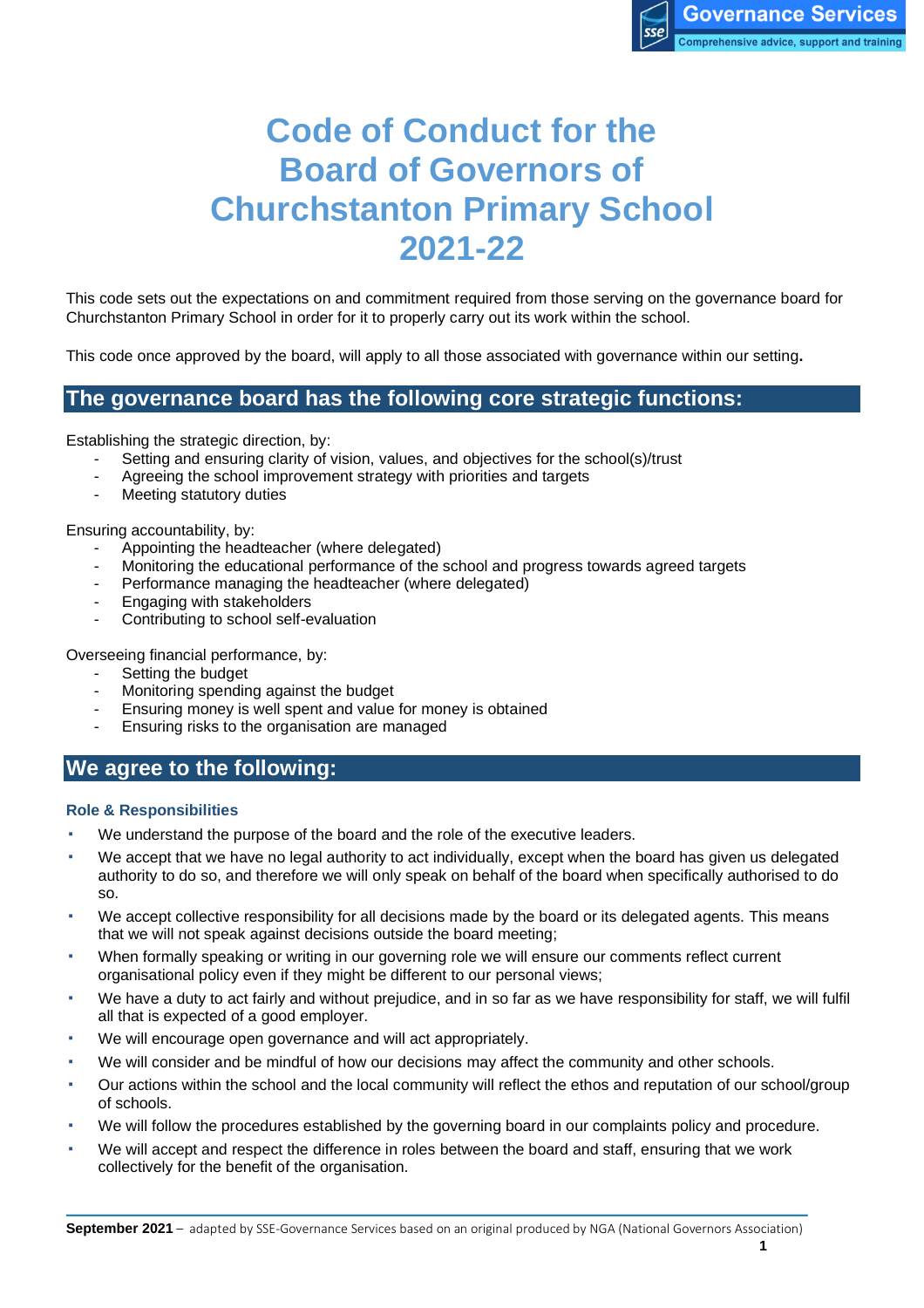- We will respect the role of the executive leaders and their responsibility for the day to day management of the organisation and avoid any actions that might undermine such arrangements recognising our strategic rather than operational role.
- We agree to adhere to the rules, policies and procedures of the board as set out in relevant governance documents and law.
- When communicating in our private capacity (including on social media) we will be mindful of and strive to uphold the reputation of the organisation.

#### **Commitment**

- We acknowledge that accepting our volunteering governance role involves the commitment of significant amounts of time and energy.
- We will each involve ourselves actively in the work of the board, and accept our fair share of responsibilities, including service on committees or working groups where applicable.
- We will make full efforts to attend all meetings and where we cannot attend explain in advance why we are unable to.
- We will get to know the school well and respond to opportunities to involve ourselves in school activities.
- We will visit the school, with all visits arranged in advance in line with the framework established by the board.
- When visiting the school in a personal capacity (i.e. as a parent or carer), we will maintain our underlying responsibility as a governor.
- We will consider seriously our individual and collective needs for induction, training and development, and will undertake relevant training.
- We accept that in the interests of open governance, our full names, date of appointment, terms of office, roles on the board (including committee membership), attendance records, relevant declared interests, category of governor and the body responsible for appointing us will be published on the school's website.
- In the interests of transparency we accept that information relating to governors will be collected and logged on the DfE's national database of governors, Edubase.

#### **Relationships**

- We will work as a team in which constructive working relationships are actively promoted.
- We will express views openly, courteously and respectfully in all our communications with other governors, the clerk to the board and school staff both in and outside of meetings.
- We will support the chair in their role of ensuring appropriate conduct both at meetings and at all times.
- We are prepared to answer queries from other board members in relation to delegated functions and take into account any concerns expressed, and we will acknowledge the time, effort and skills that have been committed to the delegated function by those involved.
- We will seek to develop effective working relationships with the executive leaders, staff and parents, the trust, the local authority and other relevant agencies and the community.

#### **Confidentiality**

- We will observe complete confidentiality when matters are deemed confidential or where they concern specific members of staff or pupils, both inside or outside school.
- We will exercise the greatest prudence at all times when discussions regarding school business arise outside a board meeting.
- We will not reveal the details of any governing board vote.
- We will ensure all confidential papers are held and disposed of appropriately.

#### **Conflicts of interest**

- We will record any declared interest (including those related to people we are connected with) that we have in connection with the board's business in the Register of Business Interests, and if any such conflicted matter arises in a meeting we will offer to leave the meeting for the appropriate length of time.
- We accept that the Register of Business Interests will be published on the school website.
- We will also declare any conflict at the start of any meeting should the situation arise.
- We will act in the best interests of the school as a whole and not as a representative of any group, even if elected to the governing board.